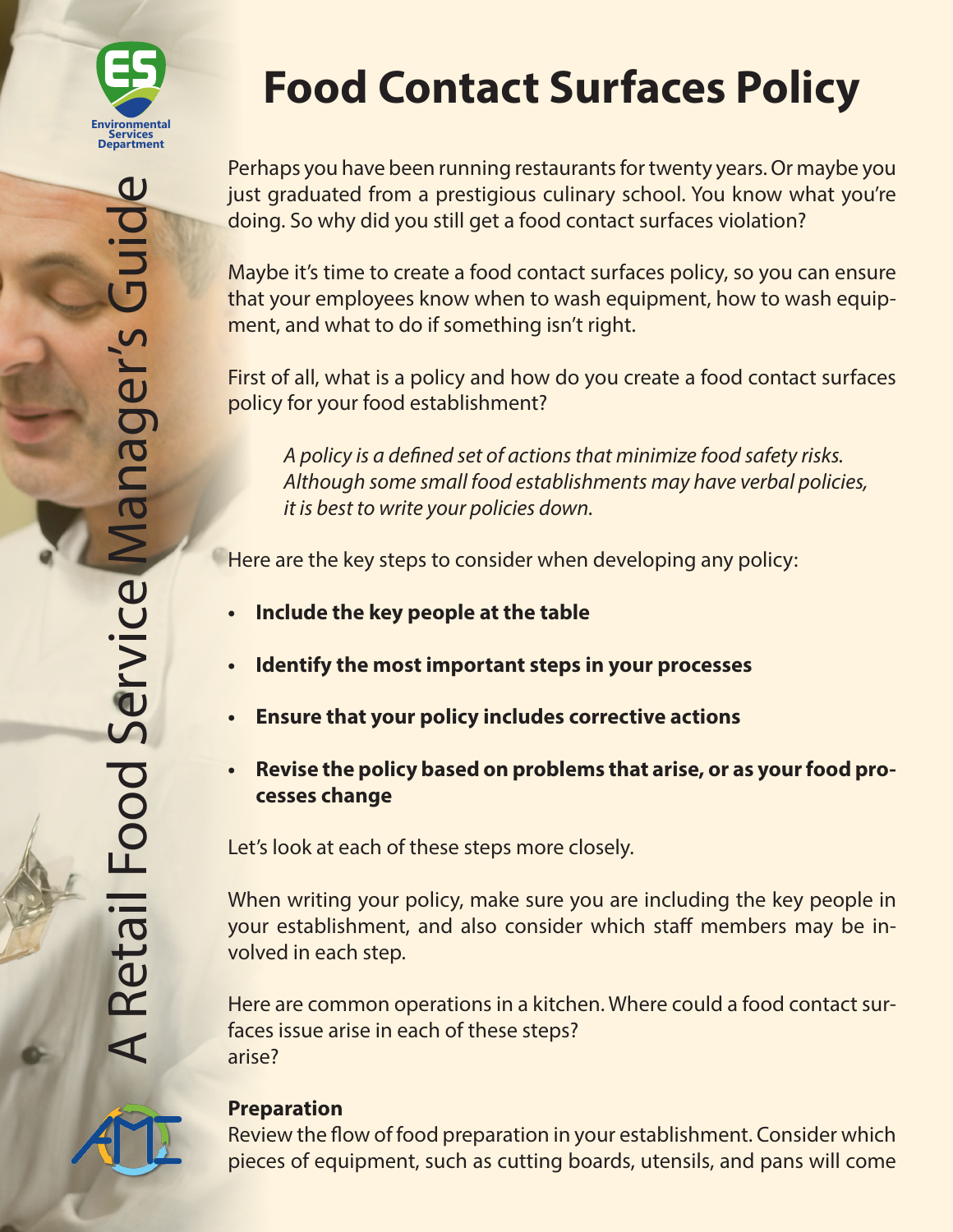

into contact with food. Defining this will ultimately determine use requirements as it relates to these pieces of equipment.

#### **Cleaning**

Review warewashing procedures in your establishment. Is your warewashing equipment sufficient to meet the demand? Is it in good working condition? Clean hands must be used to handle clean dishware. This may require specific procedures to eliminate the cross contamination of dishware by staff who are handling soiled dishware as part of the warewashing process.

#### **Service to Customers**

The delivery of food to your customers is the final step where contamination can occur. Staff will be touching the food contact surfaces while they serve the food to customers. Review these procedures to minimize this contact and ensure that all equipment is clean prior to use with food.

Ask these questions for each of these operations:

# **Who is responsible?**

Who prepares, assembles, and serves food? Who cleans dishware? Who oversees these processes? Who is responsible for execution?

# **What needs to happen?**

Employees shall properly wash, rinse, and sanitize all food contact surfaces using the 3-compartment sink. Or employees shall operate the dishmachine according to manufacturer's instructions and ensure it is functioning properly, which includes temperatures and sanitizer levels. Employees will ensure the wiping cloth buckets contain clean water with the correct sanitizer levels.

# **When does it take place?**

Food contact surfaces used for food preparation will be washed, rinsed, and sanitized at least every 4 hours.

# **Where does it occur?**

Food employees will clean and sanitize all food service equipment at the 3-compartment sink or at the dishmachine. Clean-in-place equipment will be cleaned and sanitized at the equipment. Equipment will be stored and moved in a way to minimize contamination of clean food equipment.